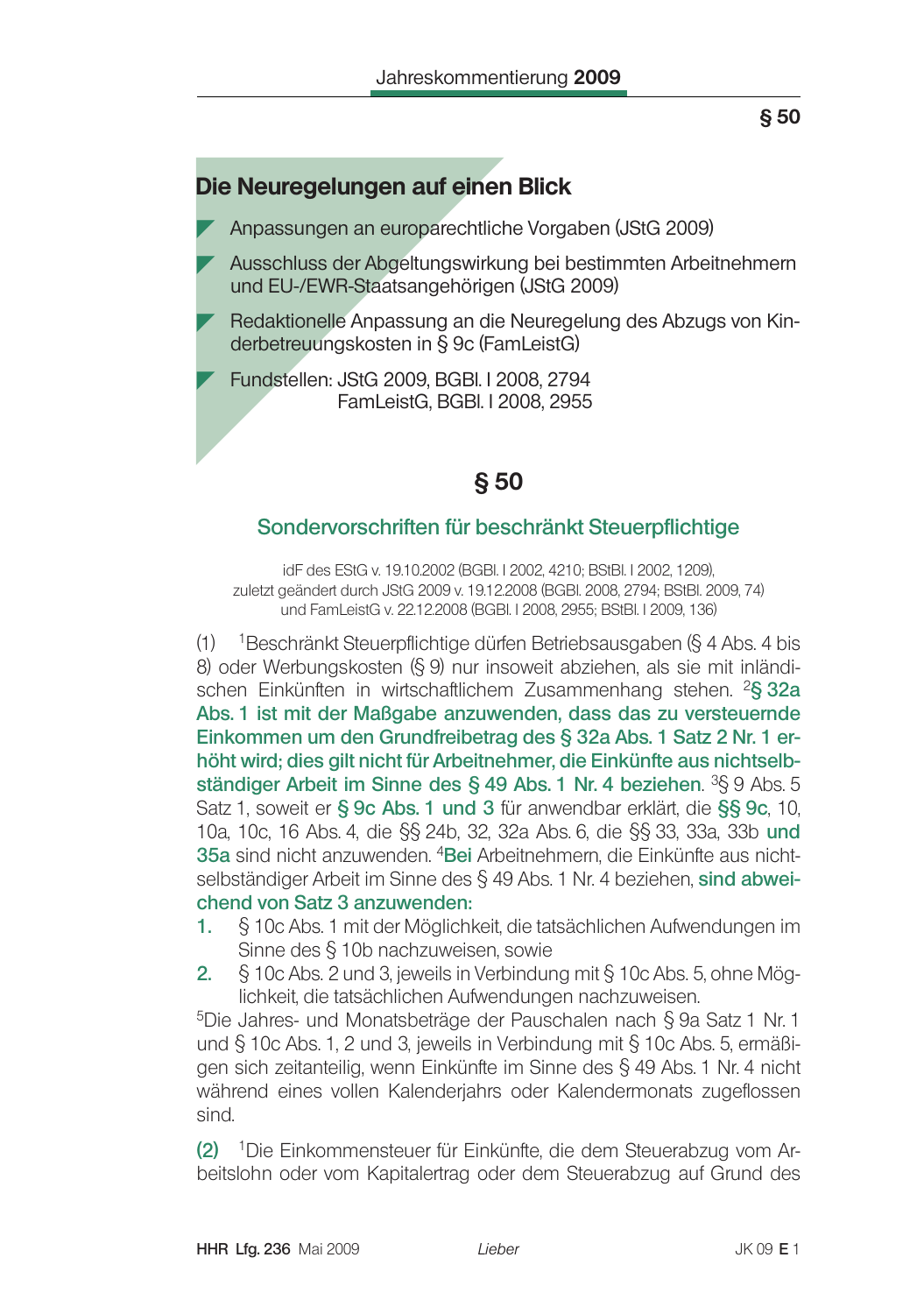§ 50a unterliegen, gilt bei beschränkt Steuerpflichtigen durch den Steuerabzug als abgegolten. <sup>2</sup>Satz 1 gilt nicht.

- für Einkünfte eines inländischen Betriebs: 1.
- wenn nachträglich festgestellt wird, dass die Voraussetzungen der  $2<sup>1</sup>$ unbeschränkten Einkommensteuerpflicht im Sinne des § 1 Abs. 2 oder Abs. 3 oder des § 1a nicht vorgelegen haben; § 39 Abs. 5a ist sinngemäß anzuwenden:
- in Fällen des § 2 Abs. 7 Satz 3: 3.
- für Einkünfte aus nichtselbständiger Arbeit im Sinne des § 49 Abs. 1 4. Nr. 4.
	- a) wenn auf Grund des § 39d Abs. 2 eine Eintragung auf der Bescheinigung im Sinne des § 39d Abs. 1 Satz 3 erfolgt ist oder
	- b) wenn die Veranlagung zur Einkommensteuer beantragt wird (§ 46 Abs. 2 Nr. 8);
- 5. für Einkünfte im Sinne des § 50a Abs. 1 Nr. 1, 2 und 4, wenn die Veranlagung zur Einkommensteuer beantragt wird.

<sup>2</sup>In den Fällen des Satzes 2 Nr. 4 erfolgt die Veranlagung durch das Betriebsstättenfinanzamt, das die Bescheinigung nach § 39d Abs. 1 Satz 3 erteilt hat. <sup>3</sup> Bei mehreren Betriebsstättenfinanzämtern ist das Betriebsstättenfinanzamt zuständig, in dessen Bezirk der Arbeitnehmer zuletzt beschäftigt war. <sup>4</sup> Bei Arbeitnehmern mit Steuerklasse VI ist das Betriebsstättenfinanzamt zuständig, in dessen Bezirk der Arbeitnehmer zuletzt unter Anwendung der Steuerklasse I beschäftigt war. <sup>5</sup>Ist keine Bescheinigung nach § 39d Abs. 1 Satz 3 erteilt worden, ist das Betriebsstättenfinanzamt zuständig, in dessen Bezirk der Arbeitnehmer zuletzt beschäftigt war. <sup>6</sup>Satz 2 Nr. 4 Buchstabe b und Nr. 5 gilt nur für Staatsangehörige eines Mitgliedstaates der Europäischen Union oder eines Staates, auf den das Abkommen über den Europäischen Wirtschaftsraum Anwendung findet, die im Hoheitsgebiet eines dieser Staaten ihren Wohnsitz oder gewöhnlichen Aufenthalt haben.

 $(3)$  § 34c Abs. 1 bis 3 ist bei Einkünften aus Land- und Forstwirtschaft, Gewerbebetrieb oder selbständiger Arbeit, für die im Inland ein Betrieb unterhalten wird, entsprechend anzuwenden, soweit darin nicht Einkünfte aus einem ausländischen Staat enthalten sind, mit denen der beschränkt Steuerpflichtige dort in einem der unbeschränkten Steuerpflicht ähnlichen Umfang zu einer Steuer vom Einkommen herangezogen wird.

(4) Die obersten Finanzbehörden der Länder oder die von ihnen beauftragten Finanzbehörden können mit Zustimmung des Bundesministeriums der Finanzen die Einkommensteuer bei beschränkt Steuerpflichtigen ganz oder zum Teil erlassen oder in einem Pauschbetrag festsetzen, wenn dies im besonderen öffentlichen Interesse liegt; ein besonderes öffentliches Interesse besteht insbesondere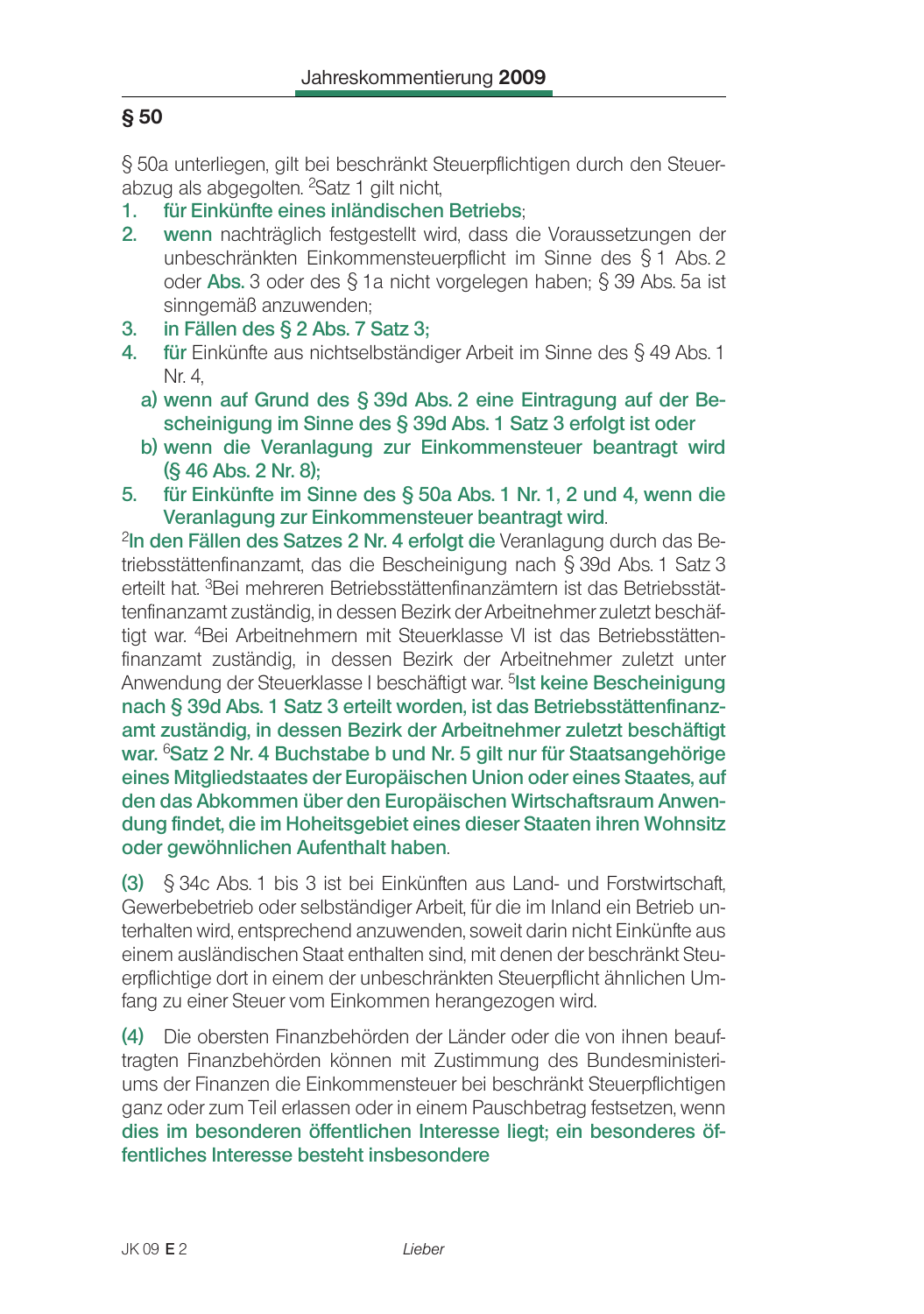- 1. im Zusammenhang mit der inländischen Veranstaltung international bedeutsamer kultureller und sportlicher Ereignisse, um deren Ausrichtung ein internationaler Wettbewerb stattfindet, oder
- $2.$ im Zusammenhang mit dem inländischen Auftritt einer ausländischen Kulturvereinigung, wenn ihr Auftritt wesentlich aus öffentlichen Mitteln gefördert wird.

# $§ 52$

### Anwendungsvorschriften

idF des EStG v. 19.10.2002 (BGBI, I 2002, 4210; BStBI, I 2002, 1209). zuletzt geändert durch JStG 2009 v. 19.12.2008 (BGBI. 2008, 2794; BStBI. 2009, 74)

 $(58)$ <sup>1</sup>§ 50 Abs. 1 in der Fassung des Artikels 1 des Gesetzes vom 20. Dezember 2007 (BGBI. I S. 3150) ist bei Staatsangehörigen eines Mitgliedstaates der Europäischen Union oder eines Staates, auf den das Abkommen über den Europäischen Wirtschaftsraum anwendbar ist, die im Hoheitsgebiet eines dieser Staaten ihren Wohnsitz oder gewöhnlichen Aufenthalt haben, auf Antrag auch für Veranlagungszeiträume vor 2008 anzuwenden, soweit Steuerbescheide noch nicht bestandskräftig sind. <sup>2</sup>§ 50 Abs. 5 Satz 2 Nr. 3 in der Fassung der Bekanntmachung vom 19. Oktober 2002 (BGBI. I S. 4210, 2003 I S. 179) ist letztmals anzuwenden auf Vergütungen, die vor dem 1. Januar 2009 zufließen.

> Autorin: Dr. Bettina Lieber, Rechtsanwältin/Steuerberaterin, Deloitte & Touche, Düsseldorf Mitherausgeberin: Prof. Dr. Johanna Hey, Köln

Schrifttum: Anzinger, Steuerbefreiung der FIFA anlässlich der Fußballweltmeisterschaft 2006 in Deutschland durch Ministererlass - demokratisch legitimiert und volkswirtschaftlich zweckmäßig?, FR 2006, 857; Holthaus, Steuererlass für Champions-League & Co. - Verzicht auf Steuerabzug nach § 50a EStG und Schaffung "weißer Einkünfte" bei deutschen Spitzensportlern, IStR 2008, 504; Holthaus, Geänderter Steuerabzug nach § 50a EStG ab 2009 - Großmaß an Entlastung und Vereinfachung mit kleinen Tücken, DStZ 2008, 741; Hartmann, Neuregelung des Steuerabzugs bei Honorarzahlungen an beschränkt steuerpflichtige Künstler durch das JStG 2009, DB 2009, 197; Hidien/Holthaus, Besteuerung beschränkt steuerpflichtiger Arbeitnehmer ab 2009, PIStB 2009, 108; Holthaus, Steuerfreistellung von ausländischen Künstlern und Sportlern nach dem JStG 2009, IWB (2009), Gr. 3 F. 3, 1531.

# **Kompaktübersicht**

Grundinformation: Durch das JStG 2009 v. 19.12.2008 (BGBI I 2008. J 08-1 2794; BStBl. I 2009, 74) wird  $\S$  50 wird neu gestaltet; Abs. 1-3 werden zu Abs. 1 zusammengefasst. Abs. 1 enthält nun die Sonderregelungen für beschränkt Stpfl. bei Veranlagung. Der bisherige Abs. 5 zu der Abgeltungswirkung für Einkünfte, die dem StAbzug unterliegen, wird zu Abs. 2; die Zahl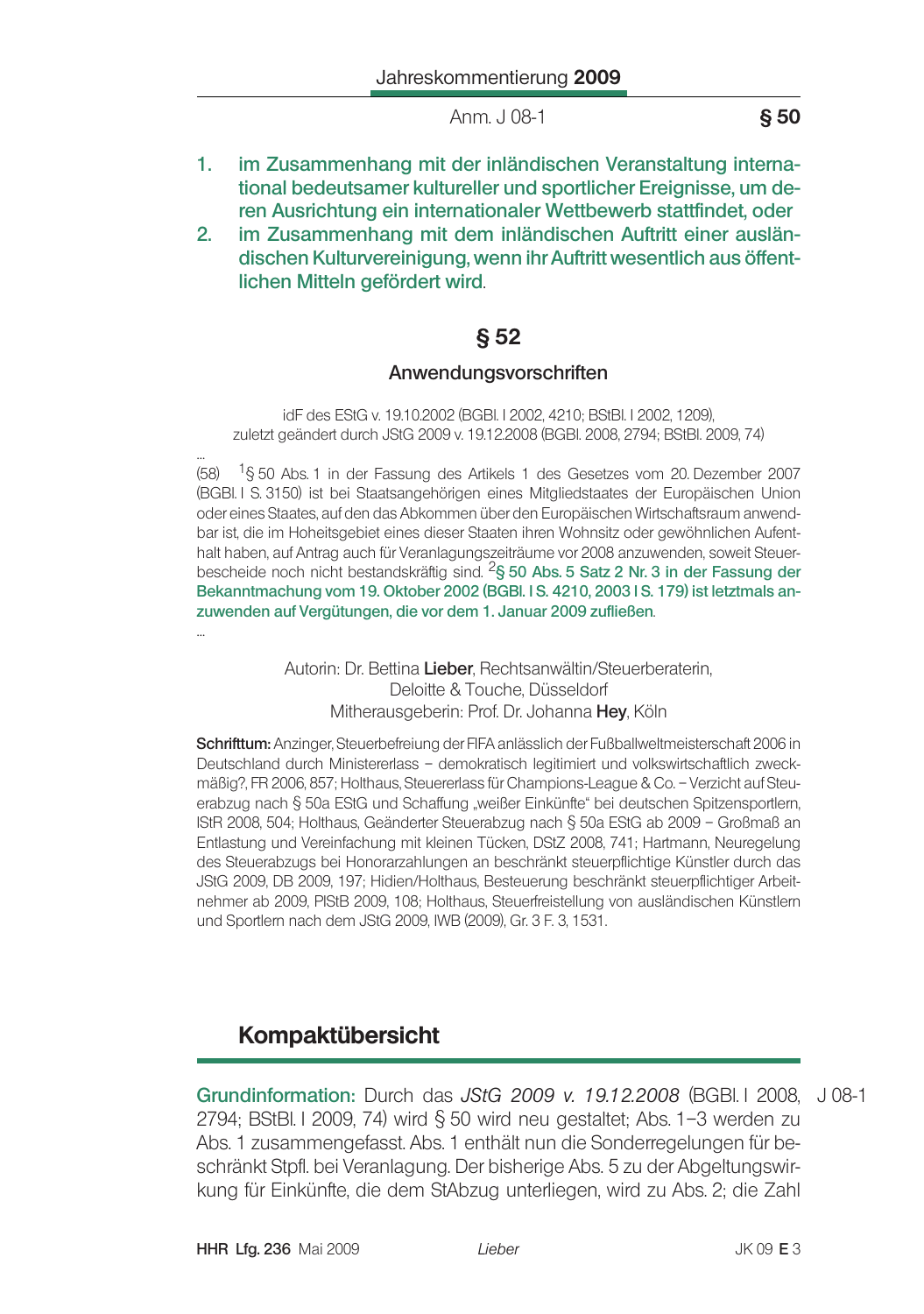der Ausnahmen von der Abgeltungswirkung wird erweitert. Der bisherige Abs. 6 wird zu Abs. 3 und die Regelung des bisherigen Abs. 7 wird mit Erweiterungen (besonderes öffentliches Interesse statt Zweckmäßigkeit aus volkswirtschaftlichen Gründen) in Abs. 4 fortgeführt.

- FamLeistG v. 22.12.2008 (BGBI. I 2008, 2955; BStBI. I 2009, 136): Abs. 1 Satz 3 wird an den Wegfall von § 4f und die Änderung von § 9 Abs. 5 Satz 1 (Verweis auf § 9c) angepasst.
- J 08-2 Rechtsentwicklung: zur Gesetzesentwicklung bis 2008 s. § 50 Anm. 3.
	- ► JStG 2009 v. 19.12.2008 (BGBI. I 2008, 2794; BStBI. I 2009, 74): s. Anm.  $J$  08-1.
	- FamLeistG v. 22.12.2008 (BGBI, 12008, 2955; BStBI, 12009, 136); s. Anm.  $.108-1.$
- J 08-3 Zeitlicher Anwendungsbereich: Die Änderungen gelten erstmals ab dem VZ 2009 (§ 52 Abs. 1 idF des JStG 2009), dh. auch für Vergütungen, die in 2009 für in 2008 erbrachte Leistungen gezahlt werden.

Das Erstattungsverfahren nach § 50 Abs. 5 Satz 2 Nr. 3 ist letztmals auf Vergütungen anwendbar, die vor dem 1.1.2009 zufließen (§ 52 Abs. 58 Satz 2 idF des JStG 2009).

- J08-4 Grund der Änderungen: Die Änderungen dienen teilweise der Anpassung an Vorgaben des Europarechts, teilweise haben sie nur klarstellenden oder vereinfachenden Charakter
	- ▶ Abs. 1 Satz 2: Der bisherige Abs. 1 Satz 2 sah vor, dass § 10d nur anzuwenden ist, wenn Verluste in wirtschaftlichem Zusammenhang mit inländischen Einkünften stehen und sich aus Unterlagen ergeben, die im Inland aufbewahrt werden. In der Aufbewahrungspflicht im Inland hat der EuGH (v. 15.5.1997 - Rs. C-250/95 [Futura Participations], EuGHE I-1997, 2471) einen Verstoß gegen die Niederlassungsfreiheit (Art. 52 EGV) gesehen. Im Hinblick darauf wurde die Regelung aufgehoben.

Der neue Abs. 1 Satz 2 übernimmt die bisherige Regelung in Abs. 3 Satz 1, nämlich dass die Veranlagung des beschränkt Stpfl. nach der Grundtabelle (§ 32a Abs. 1) erfolgt, allerdings mit der Einschränkung, dass das zu versteuernde Einkommen um den Grundfreibetrag erhöht wird. Denn dieser berücksichtigt nach Auffassung des Gesetzgebers die persönlichen Verhältnisse des Stpfl., was nicht Aufgabe des Quellenstaats, sondern des Wohnsitzstaats ist (so auch EuGH v. 12.6.2003 -Rs. C-234/01 [Gerritse], BStBI, II 2003, 859; aA Grams/Schön, IStR 2007. 658 [659]). Nur für beschränkt stpfl. ArbN, die Einkünfte aus nichtselbständiger Arbeit iSd. § 49 Abs. 1 Nr. 4 beziehen, gilt weiterhin der Grundfreibetrag (Satz 2 Halbs, 2). Damit soll der besonderen Situation dieser Personengruppe Rechnung getragen werden, die häufig keine oder nur geringfügige andere Einkünfte erzielen.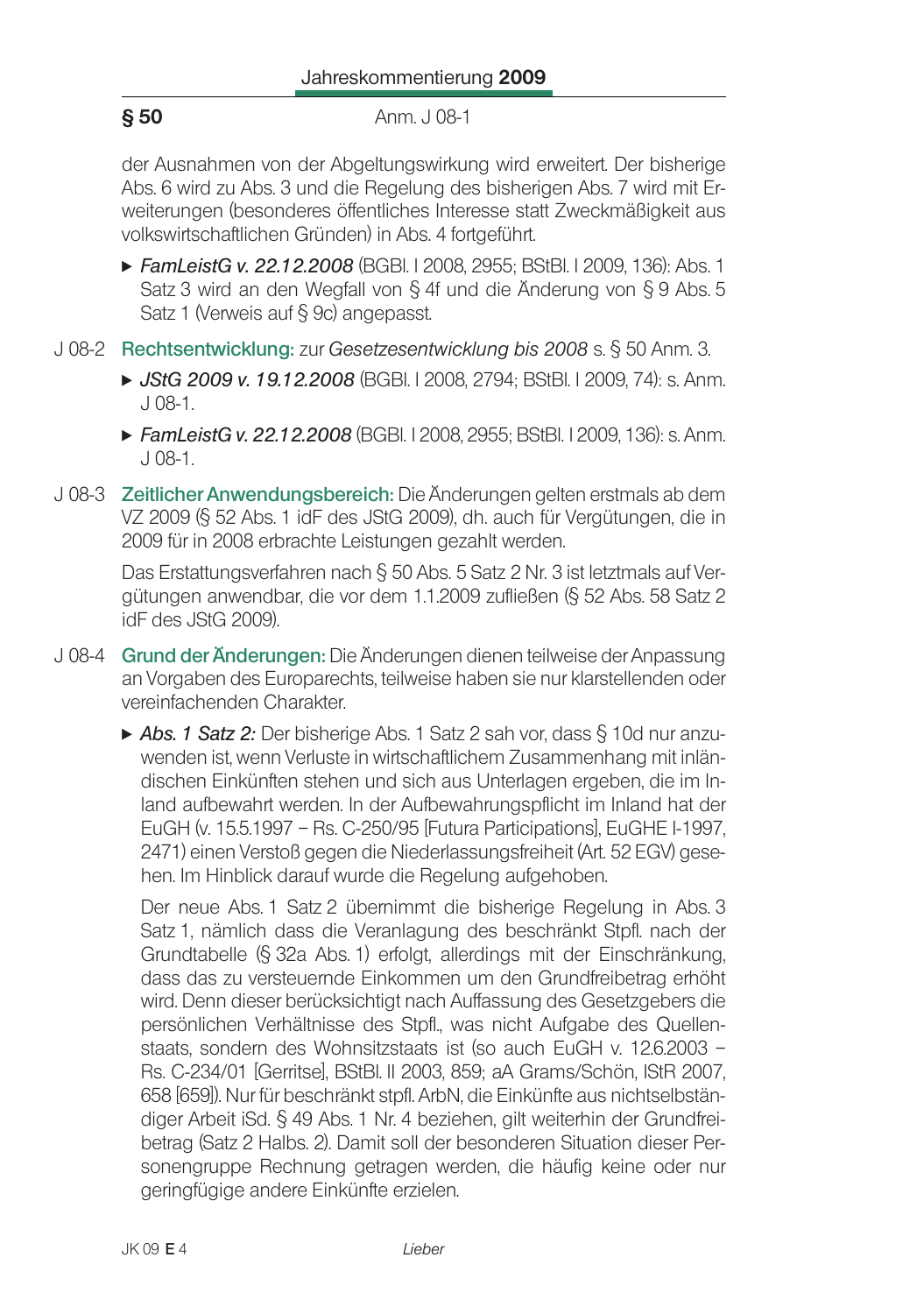Abs. 1 Sätze 3 und 4: Durch das JStG 2009 wurden § 9a (Pauschbeträge für WK) und § 24a (Altersentlastungsbetrag) aus den nach Satz 3 nicht anzuwendenden Vorschriften für beschränkt Stpfl. herausgenommen. Ausweislich der Gesetzbegründung will der Gesetzgeber damit eine europarechtl. bedenkliche Regelung beseitigen (vgl. BTDrucks. 16/10189.59).

Zudem wurde § 35a in die nicht anzuwendenden Vorschriften aufgenommen. Grund hierfür ist die Erweiterung der StErmäßigung für Aufwendungen für haushaltsnahe Beschäftigungsverhältnisse und für die Inanspruchnahme haushaltsnaher Dienstleistungen auf Haushalte in einem EU/EWR-Staat. Die StErmäßigung berücksichtigt nach Auffassung des Gesetzgebers die persönlichen Verhältnisse des Stpfl; diese Art von Abzügen solle vom Wohnsitzstaat des beschränkt Stpfl. berücksichtigt werden (s. BTDrucks, 16/10189, 59). Das ist insofern fragwürdig, als die Regelung des § 35a ausweislich der Gesetzesbegründung der Schwarzarbeitsbekämpfung sowie der Förderung von Wachstum und Beschäftigung dient (vgl. BTDrucks. 16/643, 10) und damit Subventionscharakter hat. Die Änderung durch das FamLeistG passt die Regelung zu den nicht anzuwendenden Vorschriften an die Zusammenfassung der Kinderbetreuungskosten in § 9c und die Aufhebung von § 4f an.

Zu den nicht anwendbaren Vorschriften gehörte bisher § 4f (erwerbsbedingte Kinderbetreuungskosten). Die an mehreren Stellen des EStG geregelte stl. Berücksichtigung von Kinderbetreuungskosten wurde in § 9c zusammengefasst (s. dazu § 9c Anm. J 08-5). Folglich gehört ab dem VZ 2009 § 9c zu den nicht anzuwendenden Vorschriften.

- $\triangleright$  Wegfall von Abs. 2 aF: Der bisherige Abs. 2 Satz 1 und 2 schränkte die Verrechnung von Verlusten und den Verlustabzug nach § 10d mit steuerabzugspflichtigen Einkünften sowie Einkünften nach § 20 Abs. 1 Nr. 5 und 7 ein. Das Verbot des Verlustausgleichs bei Einkünften iSd. § 20 Abs. 1 Nr. 5 und 7 wurde aus europarechtl. Gründen aufgehoben (vgl. BTDrucks. 16/10189, 60). Für die steuerabzugspflichtigen Einkünfte, die einem abgeltenden StAbzug unterliegen, bleibt die Verrechnungsbeschränkung bestehen. Die Abgeltungswirkung des StAbzugs schließt für die jeweilige Einnahme eine Verrechnung mit anderen Einkünften sowie einen Verlustabzug aus (vgl. § 50 Anm. 129).
- $\triangleright$  Wegfall von Abs. 3 aF: Der bisherige Abs. 3 Satz 1 regelte, dass sich die ESt. bei beschränkt Stpfl., die veranlagt werden, nach § 32a Abs. 1 bemisst. Diese Regelung findet sich nunmehr in Abs. 1 Satz 2.

Nach dem bisherigen Abs. 3 Satz 2 Halbs. 1 betrug die veranlagte ESt. mindestens 25 % des Einkommens; dies galt nach Abs. 3 Satz 2 Halbs. 2 nicht für beschränkt stpfl. ArbN, die Einkünfte aus nichtselbständiger Arbeit iSd. § 49 Abs. 1 Nr. 4 beziehen. Der Mindeststeuersatz wurde abgeschafft. Hintergrund ist die EuGH-Rspr., wonach die Anwendung ei-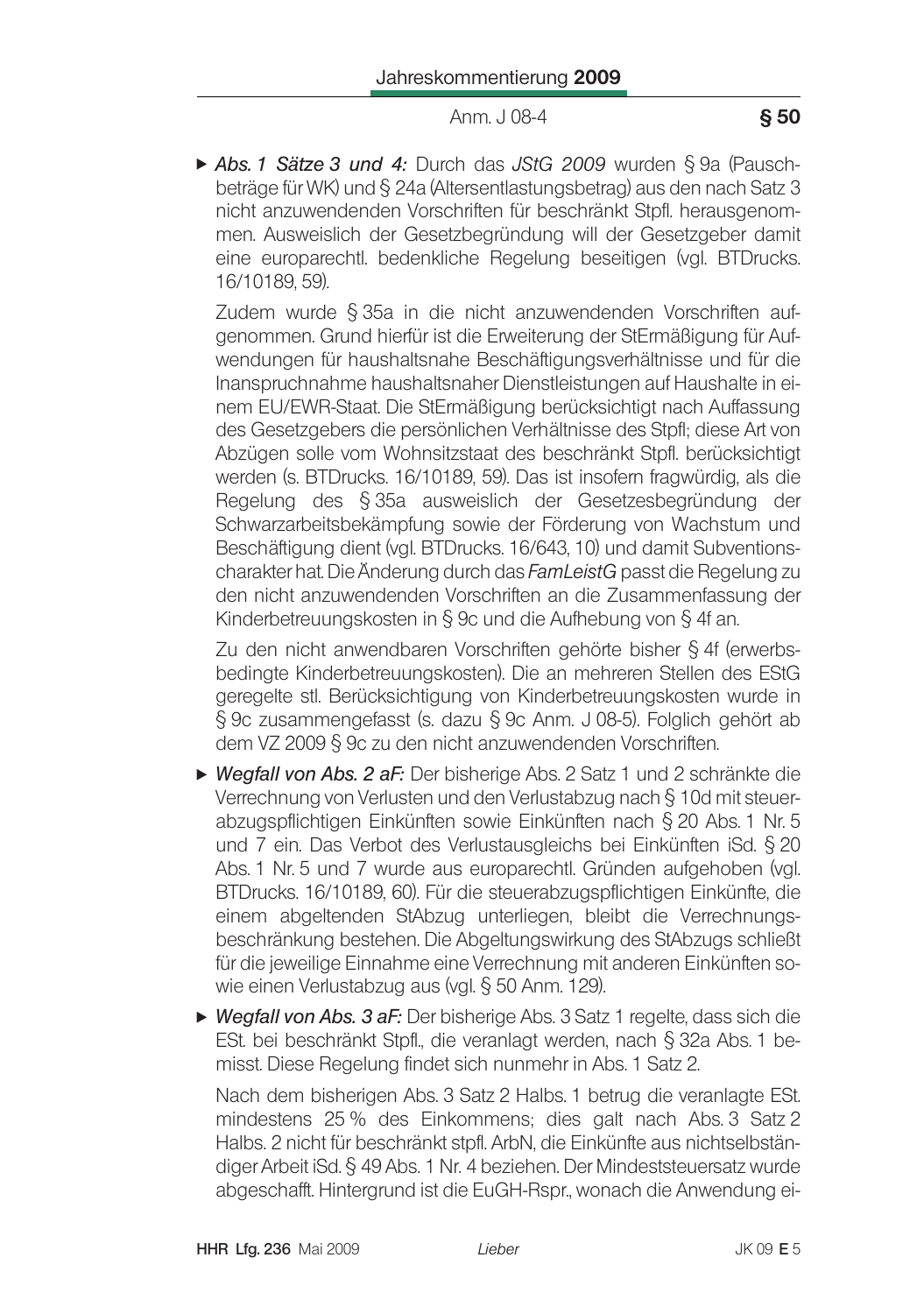### Anm. J 08-4

nes einheitlichen (statt progressiven) Steuersatzes nur zulässig ist, wenn der Steuersatz von 25 % nicht höher ist als der Steuersatz, der sich für den Betroffenen tatsächlich aus der Anwendung des progressiven Steuertarifs auf die Nettoeinkünfte zuzüglich eines Betrags in Höhe des Grundfreibetrags ergeben würde (EuGH v. 12.6.2003 - Rs. C-234/01 [Gerritse], EuGHE I-2003, 5933).

Abs. 2 (bisheriger Abs. 5): Der neue Abs. 2 (bisher Abs. 5) regelt in Satz 1 die Abgeltungswirkung des StAbzugs vom Arbeitslohn, Kapitalertrag sowie nach § 50a. Satz 2 enthält die Ausnahmen von der Abgeltungswirkung. Der Ausnahmenkatalog wurde erweitert. Die Nr. 1 erfasst nun die Einkünfte eines inländ. Betriebs. Diese Ausnahme war bisher in Abs. 5 Satz 2 Halbs 1 enthalten Es handelt sich insofern nur um eine redaktionelle Änderung. Dadurch wurde die bisherige Nr. 1 zu Nr. 2. Die bisherige Nr. 2 wird als Nr. 4 Buchst, b fortgeführt.

Mit Abs. 2 Nr. 3 wurde eine neue Ausnahme aufgenommen. Es wird klargestellt, dass die Abgeltungswirkung nicht eingreift, wenn nach § 2 Abs. 7 die während der beschränkten StPflicht erzielten Einkünfte in eine Veranlagung zur unbeschränkten StPflicht einzubeziehen sind, weil während des Kj. sowohl unbeschränkte als auch beschränkte StPflicht bestanden hat.

Abs. 2 Nr. 4 Buchst, a zählt eine weitere neue Ausnahme auf. Danach findet die Abgeltungswirkung keine Anwendung, wenn bei einem ArbN WK, SA iSd. § 10b oder der Freibetrag oder Hinzurechnungsbetrag nach § 39a Abs. 1 Nr. 7 auf einer Bescheinigung iSd. § 39d Abs. 1 Satz 3 eingetragen worden sind. Diese Ausnahme entspricht der Regelung bei unbeschränkt Stpfl., für die in entsprechenden Fällen ebenfalls eine Pflichtveranlagung vorgesehen ist.

Die bisherige Nr. 3 wird durch Nr. 5 ersetzt. Das bisher geltende Steuererstattungsverfahren für beschränkt Stpfl. mit Einnahmen, die dem StAbzug nach § 50a Abs. 4 Satz 1 Nr. 1 oder Nr. 2 unterliegen, wird durch ein Veranlagungswahlrecht für beschränkt Stpfl. aus EU/EWR-Staaten ersetzt. Es gilt für alle Einkünfte, die dem StAbzug nach § 50a Abs. 1 Nr. 1, 2 oder 4 unterliegen.

Abs. 4 (bisheriger Abs. 7): Nach dem bisherigen Abs. 7 konnten die obersten Finanzbehörden der Länder oder die von ihnen beauftragten Finanzbehörden mit Zustimmung des BMF die ESt. bei beschränkt Stpfl. ganz oder zum Teil erlassen oder in einem Pauschbetrag festsetzen, wenn dies aus volkswirtschaftlichen Gründen zweckmäßig oder eine gesonderte Berechnung der Einkünfte besonders schwierig ist. Der Erlass bzw. die Pauschalierung sind nun davon abhängig gemacht worden, dass dafür ein öffentliches Interesse vorliegt. Dadurch soll die Regelung auf Lebenssachverhalte erweitert werden, die aus anderen als volkswirtschaftlichen Gründen im öffentlichen Interesse liegen wie insbes.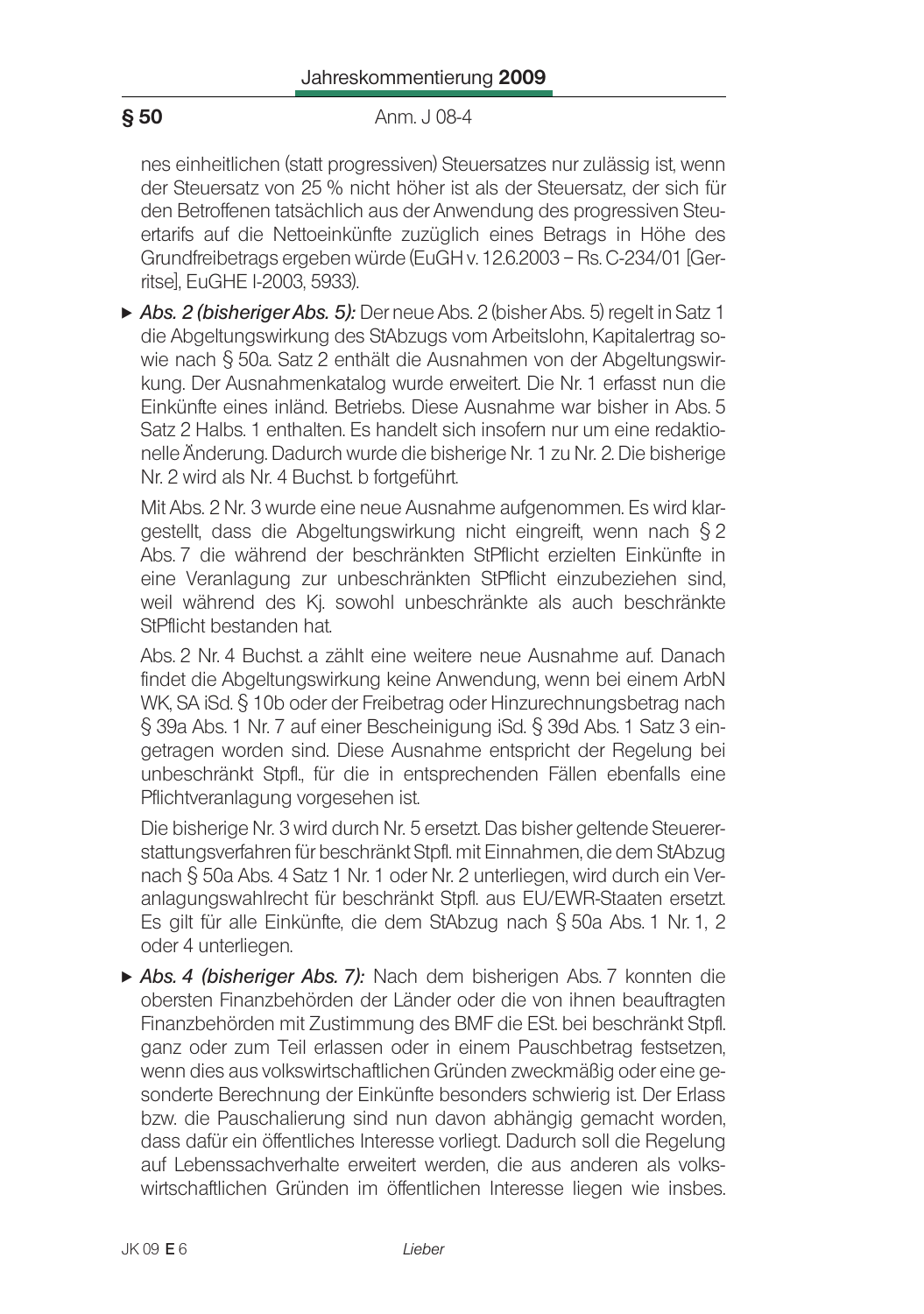wettbewerbs-, kultur- oder sportpolitische Gründe (BTDrucks. 16/10189, 60)

Bedeutung der Änderungen: Die im Zuge der Neufassung der gesamten J 08-5 Vorschrift durch das JStG 2009 vorgenommenen Änderungen sind von sehr unterschiedlichem Gewicht.

- > Abs. 1 Satz 2: Die Änderungen haben rechtsbegründende Wirkung, bestätigen allerdings teilweise nur eine schon bestehende Verwaltungspraxis.
- ▷ Wegfall der Aufbewahrungspflicht im Inland: Der Verlustabzug nach § 10d ist auch möglich, wenn die Unterlagen, aus denen sich der Verlust ergibt, nicht im Inland aufbewahrt werden. Schon bisher konnten beschränkt stpfl. Staatsangehörige eines Mitgliedstaats der EU oder eines EWR-Staats Verluste auch dann geltend machen, wenn sie sich aus Unterlagen ergaben, die in einem EU- oder EWR-Staat aufbewahrt wurden (val. R 50.1 EStR 2005 zur EG-rechtskonformen Ausleauna von § 50 Abs. 1 Satz 2). Diese verwaltungsseitige Erleichterung galt allerdings nicht für beschränkt Stpfl., die nicht in einem EU/EWR-Staat ansässig sind (vgl. FG Münster v. 19.5.2006, EFG 2006, 1550, rkr.). Weiterhin für den Verlustabzug erforderlich ist der wirtschaftliche Zusammenhang der den Verlusten zugrundeliegenden BA/WK mit inländ. Einkünften (vgl. Abs. 1 Satz 1).
- ▷ Wegfall des Mindeststeuersatzes: Ab dem VZ 2009 werden beschränkt Stpfl. grundsätzlich nach dem Grundtarif zuzüglich des Grundfreibetrags veranlagt: die steuermindernde Auswirkung des in die Grundtabelle eingearbeiteten Grundfreibetrags wird damit aufgehoben. Der Mindeststeuersatz von 25 % des Einkommens gilt nicht mehr, dafür wird aber nun der Grundfreibetrag nicht berücksichtigt. Dieser Berechnungsmodus fand bisher für EU-/EWR-Staatsangehörige mit Ansässigkeit in einem EU-/ EWR-Staat Anwendung. Nach BMF v. 10.9.2004 (BStBI. I 2004, 860) war der Mindeststeuersatz für diese Personengruppe nur dann anwendbar. wenn die sich dadurch ergebende Steuer nicht höher war als die Steuer. die sich aus der Anwendung des Grundtarifs (§ 32a Abs. 1) auf das Einkommen des beschränkt Stpfl. zuzüglich eines Betrages in Höhe des Grundfreibetrags ergeben hätte. Für beschränkt Stpfl., deren Steuersatz über dem ehemaligen Mindeststeuersatz liegt, ergibt sich eine Verschlechterung gegenüber der bisherigen Rechtslage, nach der der Grundfreibetrag bei Anwendung des Grundtarifs berücksichtigt wurde.
- Abs. 1 Sätze 3 und 4: Ab dem VZ 2009 gelten die Pauschbeträge für WK gem. § 9a und der Altersentlastungsbetrag auch für beschränkt Stpfl. Die StErmäßigung gem. § 35a bei Aufwendungen für haushaltsnahe Beschäftigungsverhältnisse und für die Inanspruchnahme haushaltsnaher Dienstleistungen ist nicht anwendbar.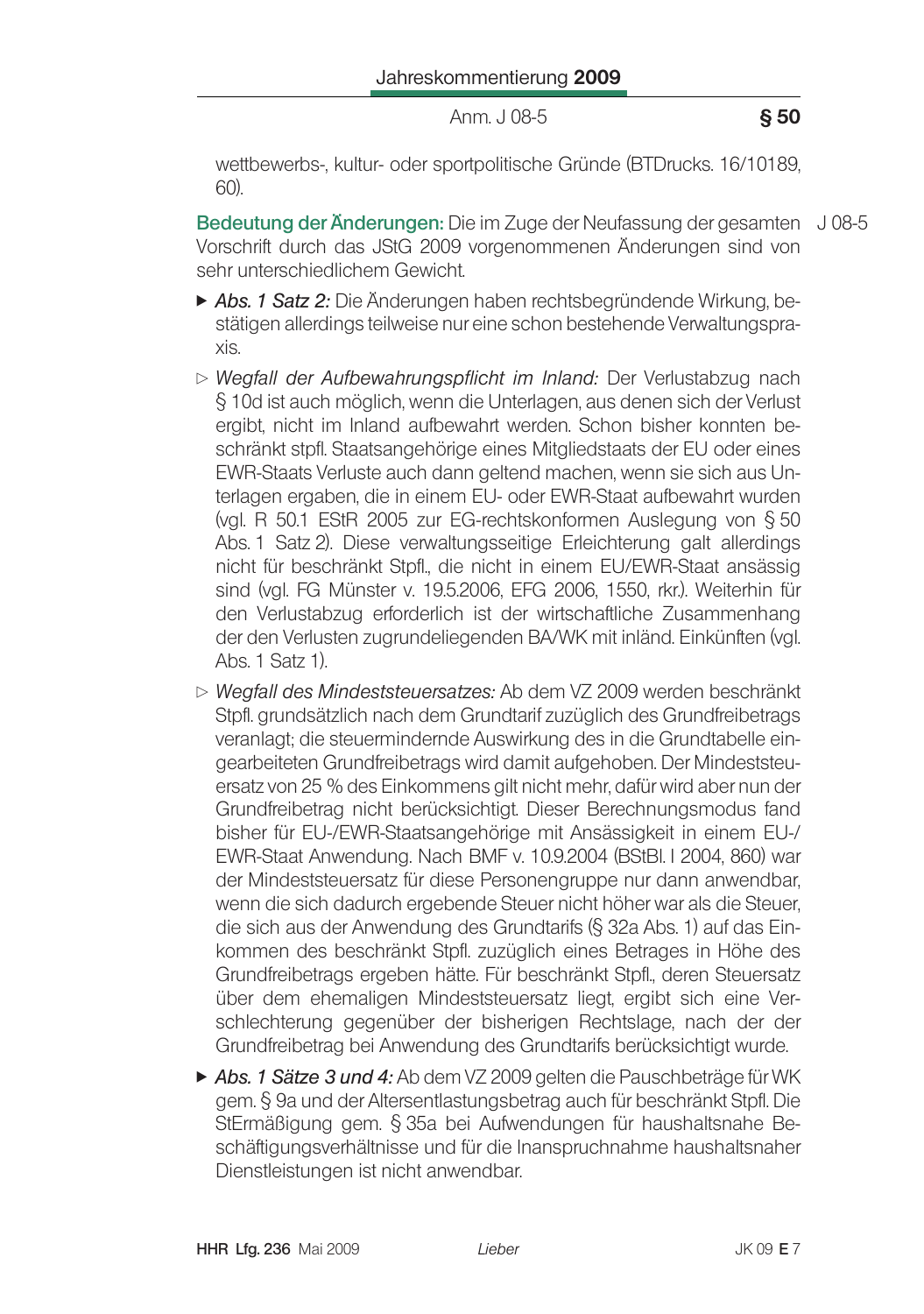### **S** 50 Anm. J 08-5

 $\triangleright$  Wegfall von Abs. 2 aF: Ab dem VZ 2009 können nicht dem KapErtrStAbzug unterliegende Kapitaleinkünfte iSd,  $\S 20$  Abs, 1 Nr, 5 und 7 (Zinsen) mit anderen inländ. Einkünften des beschränkt Stofl, verrechnet werden (zur entsprechenden Anwendung allgemeiner Verrechnungsbeschränkungen s. § 50 Anm. 129). Damit wurde eine nicht gerechtfertigte Ungleichbehandlung dieser nicht abzugspfl. Einnahmen aufgehoben.

Keine Auswirkungen hat der Wegfall der Einschränkung des Verlustausgleichs und des Verlustabzugs auf positive steuerabzugspflichtige Einkünfte. Denn die Rechtsfolge, dass solche Einkünfte weder am Verlustausgleich noch am Verlustabzug teilnehmen können, folgt bereits aus der Abgeltungswirkung des StAbzugs (Abs. 2 Satz 1). Bei abzugspfl. Einkünften, bei denen der StAbzug keine abgeltende Wirkung hat, hatte der Ausschluss der Verlustverrechnung in bestimmten Fällen eine eigenständige Bedeutung (vgl. dazu im Einzelnen § 50 Anm. 129). Diese Fälle waren insbes, die Nachforderungsveranlagung nach Abs. 5 Satz 2 Nr. 1 (nunmehr Abs. 2 Satz 2 Nr. 2) sowie das vereinfachte Erstattungsverfahren nach Abs. 5 Satz 2 Nr. 3. Das vereinfachte Erstattungsverfahren wurde aufgehoben und durch die Antragsveranlagung nach Abs. 2 Satz 2 Nr. 5 ersetzt. Insofern wirkt sich der Wegfall von Verlustverrechnung und -abzug in den Fällen der Nachforderungsveranlagung nach Abs. 2 Nr. 2 aus.

- $\triangleright$  Weafall von Abs. 3 aF: s. dazu näher Anm. J 08-4.
- ▶ Abs. 2 (bisheriger Abs. 5): Bei Abs. 2 Nr. 3 handelt es sich um eine reine Klarstellung ohne materiell-rechtl. Auswirkungen. Besteht während des Ki, sowohl unbeschränkte als auch beschränkte StPflicht, sind die während der Zeit der beschränkten StPflicht erzielten Einkünfte zu ermitteln und gem. § 2 Abs. 7 Satz 3 in eine Veranlagung zur unbeschränkten StPflicht einzubeziehen. In die Veranlagung werden auch Einkünfte einbezogen, die dem StAbzug unterliegen; insoweit entfällt die Abgeltungswirkung schon aus diesem Grund (vgl.  $\S 2$  Anm. 924;  $\S 50$  Anm. 331).

Mit der Einfügung von Abs. 2 Nr. 4 Buchst. a sowie Abs. 2 Nr. 5 wurden zwei neue Ausnahmen von der Abgeltungswirkung geschaffen. Dabei tritt die Antragsveranlagung nach Nr. 5 an die Stelle des Steuererstattungsverfahrens für beschränkt Stpfl. mit Einnahmen, die dem StAbzug nach  $\S$  50a Abs. 4 Satz 1 Nr. 1 und 2 unterliegen. Das Veranlagungswahlrecht gilt nun auch für Aufsichtsratsvergütungen iSv.  $\S$  50a Abs. 1 Satz 1 Nr. 4.

• Abs. 4 (bisheriger Abs. 7): Die beiden bisherigen Tatbestandsalternativen sind weggefallen. Es kommt nun nicht mehr auf eine Zweckmäßigkeit von Erlass bzw. Pauschalierung aus volkswirtschaftlichen Gründen an, sondern auf ein besonderes öffentliches Interesse dieser Maßnahmen. Die Anforderungen wurden damit gelockert. Die Änderung bringt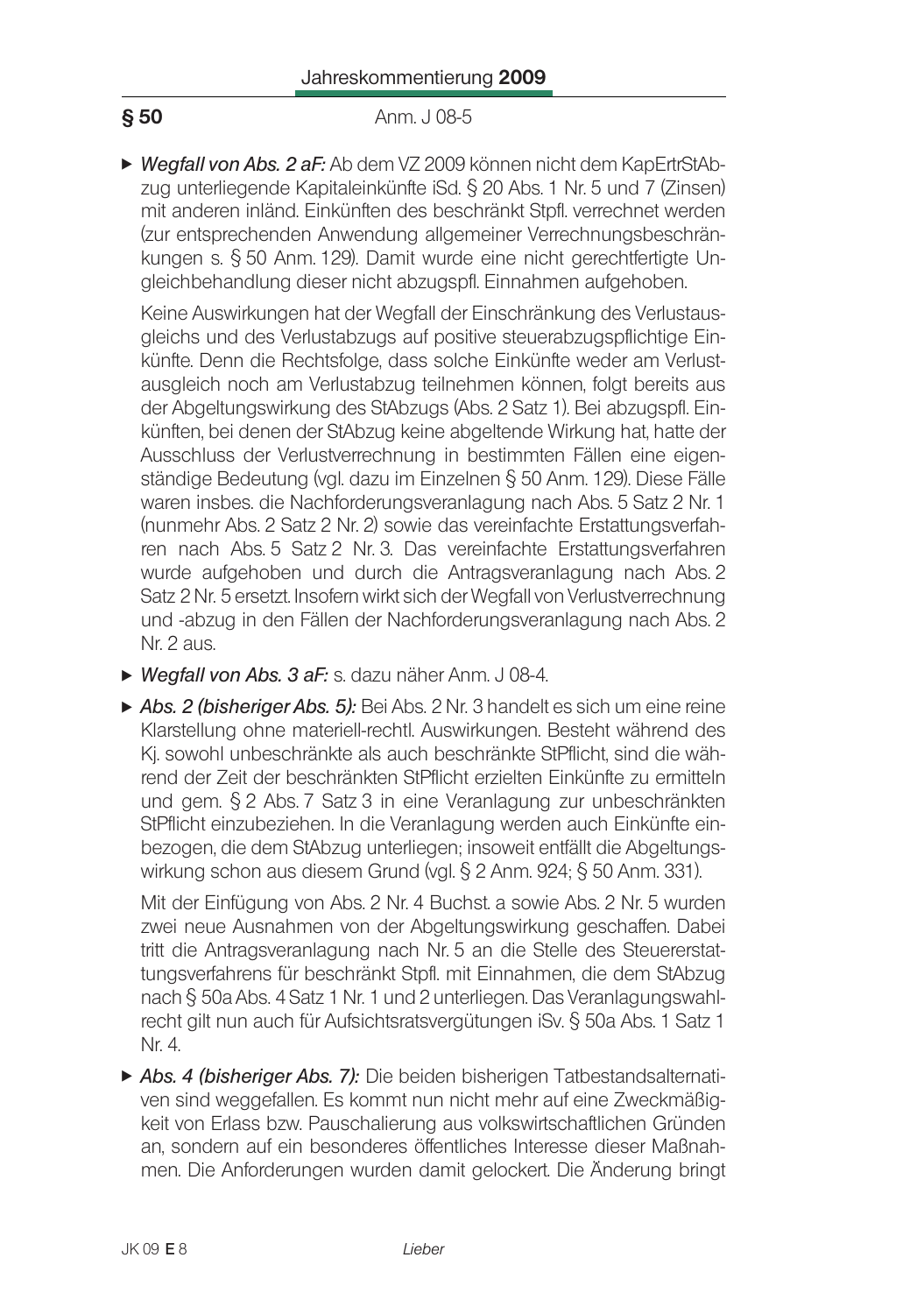$§ 50$ 

die bisherige Handhabung der Regelung durch die FinVerw. zum Ausdruck. Schon bisher sollten wettbewerbs-, kultur- und sportpolitische Aspekte zu berücksichtigen sein, so dass ein Erlass oder eine StErmäßigung für im internationalen Wettbewerb stehende Großveranstaltungen (zB Europa- oder Weltmeisterschaften) in Betracht kamen (BMF v. 23.1. 1996, BStBl. I 1996, 89 Tz. 1.4). Hierfür sowie für den sog. Kulturorchester-Erlass (BMF v. 20.7.1983, BStBl. I 1983, 382) wurde die bisherige Regelung als nicht hinreichende Ermächtigungsgrundlage gewertet (vgl. FG Düss. v. 17.10.2005, EFG 2006, 353, rkr.; Holthaus, IStR 2008, 504 zu BMF v. 20.3.2008. BStBI. I 2008. 538).

Die 2. Tatbestandsalternative - "gesonderte Berechnung der Einkünfte besonders schwierig" – wurde ersatzlos gestrichen. Offensichtlich hatte sie in der Praxis keine wesentliche Bedeutung.

# Die Änderungen im Detail

## Absatz 2 Satz 2 Nr. 4 Buchst. a (Keine Abgeltungswirkung bei bestimmten Arbeitnehmern)

**Arbeitnehmer:** Maßgeblich ist die Legaldefinition in  $\S$  1 Abs. 1 LStDV.

 $J$  08-6

Einkünfte aus nichtselbständiger Arbeit iSd. § 49 Abs. 1 Nr. 4 sind insbes. Einkünfte iSd. § 19 aus einer im Inland ausgeübten oder verwerteten nichtselbständigen Arbeit. Nichtselbständig tätige Künstler, Sportler etc. unterliegen der Abzugsteuer nach § 50a Abs. 1 Satz 1 Nr. 1 und 2, sofern die Einkünfte aus nichtselbständiger Arbeit nicht dem LStAbzug nach § 38 Abs. 1 unterliegen.

Eintragung auf Grund des § 39d Abs. 2: Eingetragen werden können (abschließende Aufzählung, s. § 39d Anm. 5):

- ► Werbungskosten iSd. § 9, soweit sie den ArbN-Pauschbetrag (§ 9a Satz 1 Nr. 1 Buchst. a) oder bei Versorgungsbezügen den Pauschbetrag (§ 9a Satz 1 Nr. 1 Buchst. b) übersteigen.
- ► Sonderausgaben iSd. § 10b, soweit sie den SA-Pauschbetrag übersteigen, und die wie SA abziehbaren Beträge nach §§ 10e und 10i, jedoch erst nach Fertigstellung oder Anschaffung des begünstigten Objekts oder nach Fertigstellung der begünstigten Maßnahme.
- Freibetrag/Hinzurechnungsbetrag nach § 39a Abs. 1 Nr. 7: Zum Verfahren zur Eintragung von Freibeträgen bzw. damit korrespondierenden Hinzurechnungsbeträgen iSd. § 39a Abs. 1 Nr. 7 bei mehreren Dienstverhältnissen vgl. § 39a Anm. 36.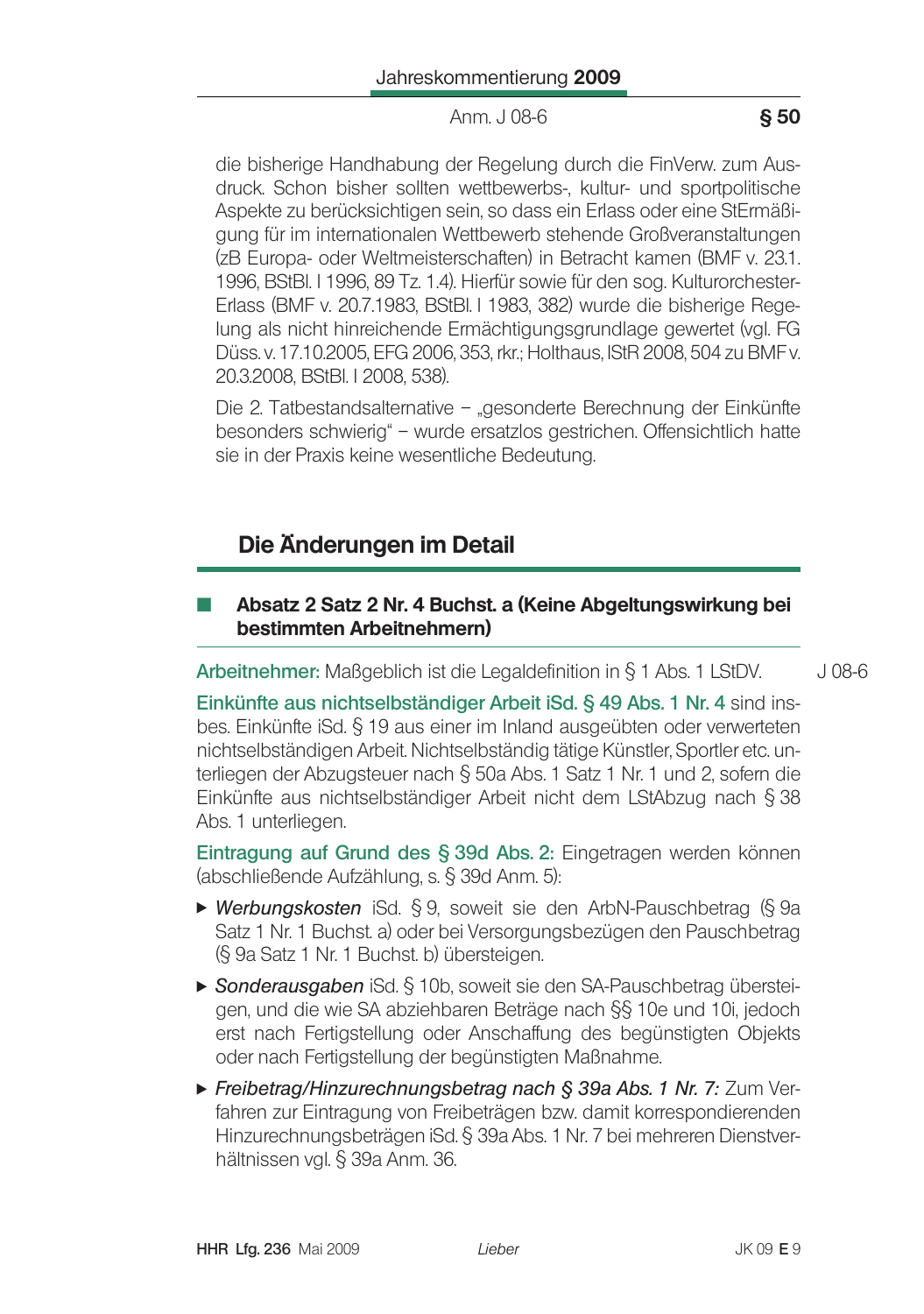### **S 50** Anm. J 08-6

Bescheinigung iSd. § 39 Abs. 1 Satz 3: Nach § 39d Abs. 1 Satz 3 erteilt das Betriebsstättenfinanzamt auf Antrag des ArbN eine Bescheinigung über die maßgebende StKlasse. Für diese Bescheinigung sind die Vorschriften über die Eintragung auf der LStKarte sinngemäß anzuwenden (vgl. § 39a), allerdings mit dem Unterschied, dass der ArbN (ggf, auch der ArbG) die Änderung bis zum Ablauf des Kj., für das die Bescheinigung gilt, beim FA beantragen kann. In der Bescheinigung wird der Familienstand wie bei unbeschränkt stpfl. ArbN vermerkt. Beschränkt Stpfl, fallen grds, unter die StKlasse I (§ 39d Abs. 1 Satz 1): bei Arbeitslohn aus mehreren Dienstverhältnissen, der ebenfalls der beschränkten Stpfl. unterfällt, ist StKlasse VI anzuwenden

Rechtsfolge: Die Abgeltungswirkung nach Abs. 2 Satz 1 wird ausgeschlossen (Abs. 2 Satz 2 einleitender Satzteil).

- ▶ Durchführung einer besonderen Veranlagung nach Abs. 2 Sätzen 3-6 (s. dazu § 50 Anm. 377 f.).
- $\triangleright$  Umfassende Steueranrechnung: In die Veranlagung werden alle Einkünfte mit Inlandsbezug einbezogen; der Progressionsvorbehalt für bestimmte Einkünfte, die dem StAbzug unterliegen (vgl. § 50 Anm. 384), ist mit Wirkung ab dem VZ 2009 entfallen.
- $\triangleright$  Werbungskosten/Sonderausgaben sind im Rahmen der Veranlagung nach Maßgabe des Abs. 1 zu berücksichtigen. § 9a Satz 1 Nr. 1 (ArbN-Pauschbetrag); § 10c Abs. 1 (SA-Pauschbetrag) mit der Möglichkeit, die tatsächlichen Aufwendungen iSd. § 10b nachzuweisen, sowie § 10c Abs. 2 und 3 (Vorsorgepauschale) ohne Möglichkeit, die tatsächlichen Aufwendungen nachzuweisen, sind anzuwenden. Die Jahres- und Monatsbeträge der Pauschalen werden nur zeitanteilig gewährt, wenn die Einkünfte iSd. § 49 Abs. 1 Nr. 4 nicht während eines vollen Kj. oder Kalendermonats zugeflossen sind (Abs. 1 Satz 5).
- $\triangleright$  Grundtarif: Die Veranlagung erfolgt nach dem Grundtarif mit dem eingearbeiteten Grundfreibetrag (Abs. 1 Satz 2 Halbs. 2). Dies gilt für sämtliche in die Veranlagung einbezogenen Einkünfte des beschränkt stofl. ArbN.

## Absatz 2 Satz 2 Nr. 5 iVm. Satz 7 (Antragsveranlagung für bestimmte EU-/EWR-Staatsangehörige)

J 08-7 Staatsangehörige eines EU- oder EWR-Staats und Ansässigkeit in einem dieser Staaten: Das Antragsrecht ist auf Staatsangehörige der EU (einschl. deutscher Staatsangehöriger) oder des EWR beschränkt, soweit der Stpfl. im Hoheitsgebiet eines dieser Staaten einen Wohnsitz oder seinen gewöhnlichen Aufenthalt hat. Ein weiterer Wohnsitz in einem anderen Staat ist unschädlich.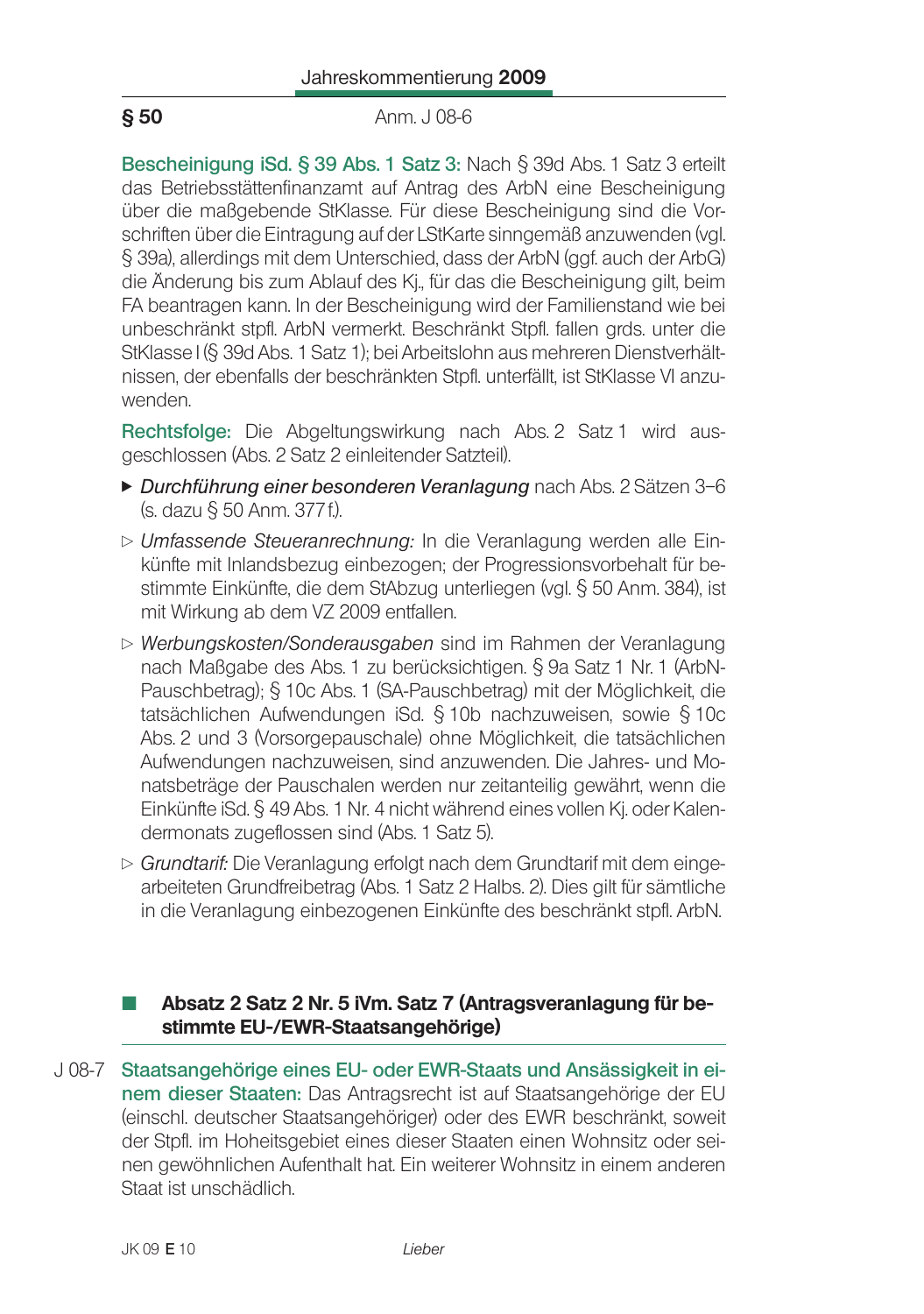- Staatsangehörige anderer DBA-Staaten dürfen vielfach auf Grund des persönlichen Diskriminierungsverbots (val. Art. 24 Abs. 1 OECD-MA) nicht einer nachteiligeren Besteuerung unterworfen werden als deutsche Staatsangehörige. Folglich müsste das Veranlagungswahlrecht auch solchen Personen gewährt werden, wenn sie in einem EU- oder EWR-Staat ihren Wohnsitz oder gewöhnlichen Aufenthalt haben.
- Beschränkt Körperschaftsteuerpflichtige: Das Antragsrecht gilt nicht für beschränkt KStpfl.
- ► Erweitert beschränkt Steuerpflichtige: § 2 Abs. 5 Satz 2 AStG schließt die Anwendung von Abs. 2 für den StAbzug nach § 50a aus, so dass diese Einkünfte in die Veranlagung einzubeziehen sind.

Einkünfte iSd. § 50a Abs. 1 Nr. 1, 2 und 4 sind solche Einkünfte der Sportler, Künstler etc. und Aufsichtsratsmitglieder, die nicht als Einkünfte eines inländ. Betriebs im Rahmen einer Veranlagung zu erfassen sind oder als Arbeitslohn dem vorrangigen LStAbzug unterliegen und damit in die Antragsveranlagung nach Abs. 2 Satz 2 Nr. 4 Buchst. b fallen.

Antrag auf Veranlagung zur Einkommensteuer: Die Veranlagung findet nur auf Antrag statt. Der Stpfl. kann somit wählen. In bestimmten Fällen kann eine Veranlagung nachteilig sein, insbes. dann, wenn keine BA/WK geltend gemacht werden und die Einnahmen zum Steuersatz von 15 % besteuert werden (§ 50a Abs. 2). Auch der verfahrensrechtl. Aufwand kann Grund sein, von einer Veranlagung abzusehen.

Rechtsfolge: Die Antragsveranlagung schließt die Abgeltungswirkung nach Abs. 2 Satz 1 aus. Das gilt auch für den StAbzug vom Kapitalertrag und nach § 50a (anders Abs. 5 Satz 2 Halbs. 2 Nr. 2 Satz 6 aF).

## Absatz 4 (Erlass oder Pauschalierung bei besonderem öffentlichen Interesse)

Im besonderen öffentlichen Interesse muss die Maßnahme nach Abs. 7 J 08-8 liegen. Bei dem "besonderen öffentlichen Interesse" handelt es sich um einen unbestimmten Rechtsbegriff. Dieser wird durch die beiden exemplarisch aufgeführten Sachverhalte in Satz 1 Halbs. 2 näher erläutert. Die Aufzählung ist aber nicht abschließend.

Inländische Veranstaltung international bedeutsamer kultureller und sportlicher Ereignisse, um deren Ausrichtung ein internationaler Wettbewerb stattfindet: Erfasst werden internationale Wettbewerbe wie zB Europa- und Weltmeisterschaften sowie Olympische Spiele. Im Bereich Kultur finden Wettbewerbe eher selten statt. Internationale Musikfestivals (zB Schleswig-Holstein-Musikfestival, Ruhr Triennale) können aber unabhänaig davon im besonderen öffentlichen Interesse liegen.